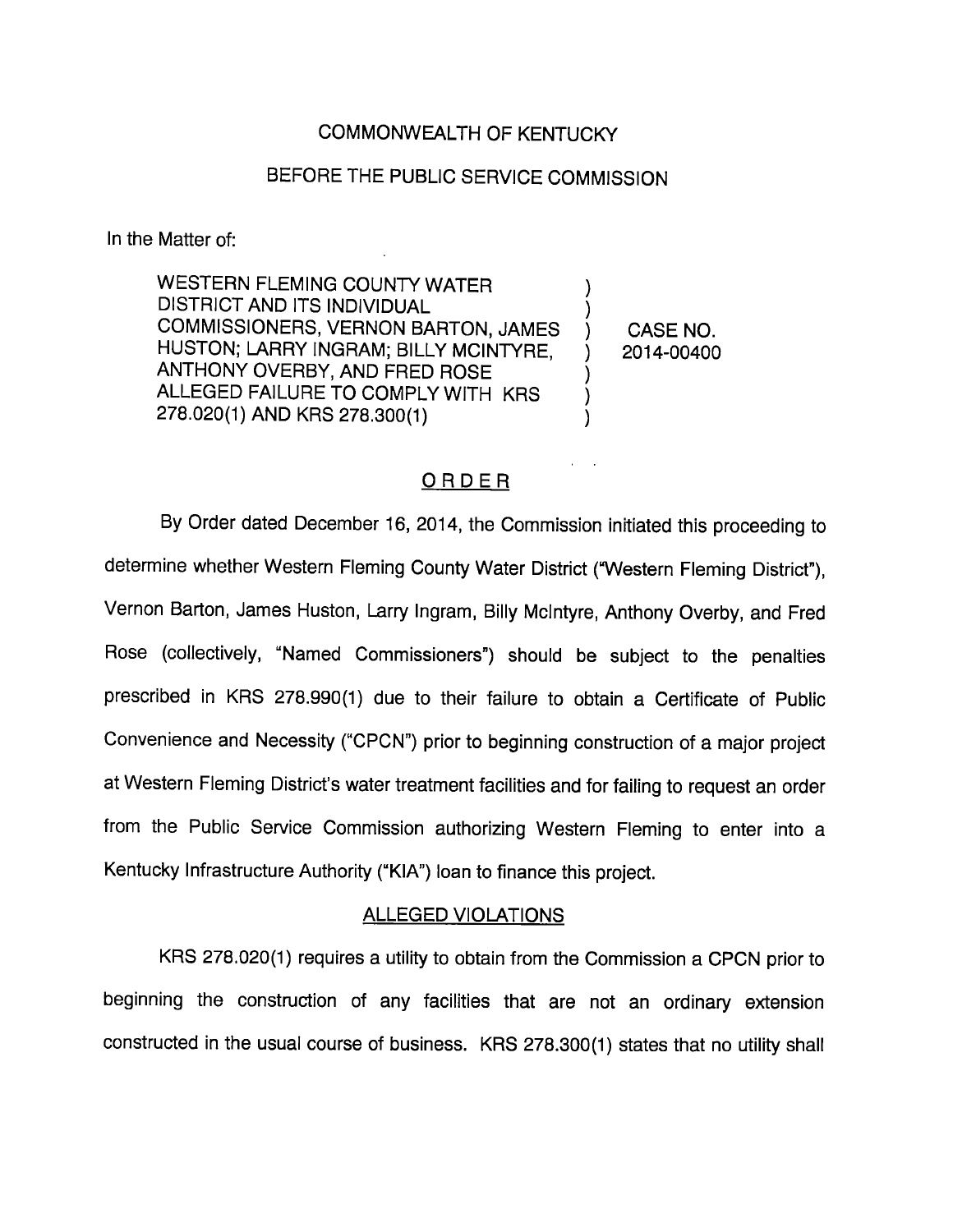issue any form of indebtedness until it has been authorized to do so by an order of the Commission.

### PROCEDURAL HISTORY

The violations cited in the Public Service Commission's December 16, 2014 Order arise from Commission Staffs discovery during its field review in Case No. 2014- 00048 that Western Fleming District completed a major construction project at its water treatment facilities that was funded with a \$2,518,000 loan for a term of 30 years from the KIA<sup>1</sup> and a House Bill 380 grant of \$50,000. Western Fleming District was not able to produce any indication that it applied to the Public Service Commission for a CPCN for the construction, nor was there any evidence that Western Fleming District requested an order from the Public Service Commission authorizing Westem Fleming District to enter into the KiA loan.

Western Fleming District continued to take draws on the loan up to and including 2013. The construction project was completed in phases. The Division of Water approved the plans and specification for one phase of the construction project on October 6, 2011. $^2$ 

On January 13, 2015, Westem Fleming District filed a response to the Public Service Commission's December 16, 2014 show cause Order. An informal conference was held at the Public Service Commission's offices on January 26, 2015. Discussions in the course of the informal conference led to the filing of the Stipulation of Facts and Settlement Agreement ("Stipulation") on March 3, 2015. The Stipulation, attached as an

<sup>&</sup>lt;sup>1</sup> October 1, 2009, KIA Assistance Agreement, Fund F, Project Number F08-01, Western Fleming District, Exhibit A, Project Specifics.

<sup>&</sup>lt;sup>2</sup> Letter from Greg Goode, P.E., Acting Supervisor, Engineering Section, Water Infrastructure Branch, Division of Water, to Vernon Barton, Chairman, Western Fleming District (Oct. 6, 2011).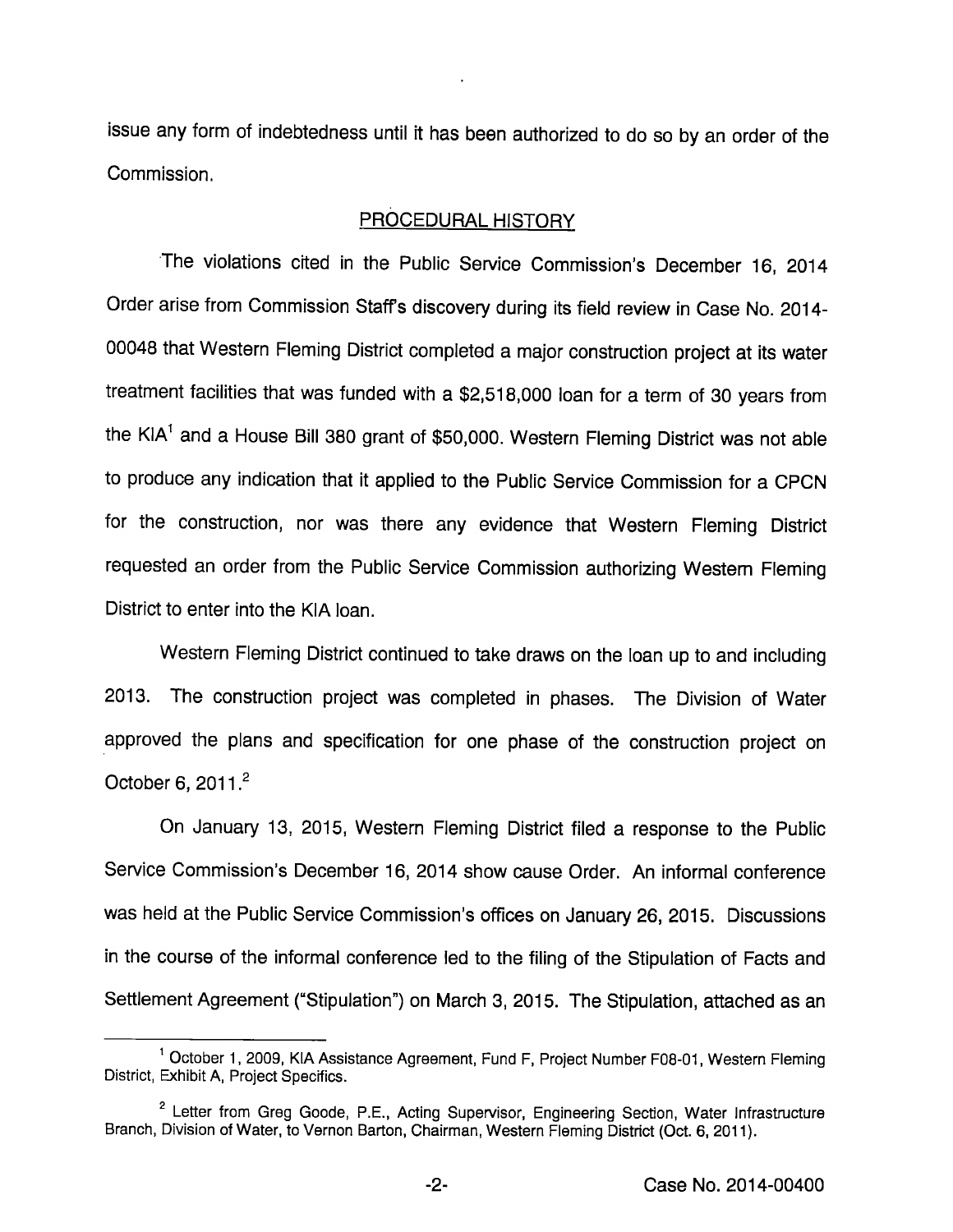Appendix, sets forth an agreed-upon summary of the facts and provides for individual penalties for each Commissioner, in full settlement of this proceeding.

#### **STIPULATION**

In determining whether the terms of the Stipulation are in the public interest and are reasonable, the Public Service Commission has taken into consideration the comprehensive nature of the Stipulation, along with the statements of Western Fleming District and each of the Named Commissioners, except for Commissioner Overby, that they will be careful in the future to obtain necessary certificates and approvals for upcoming construction projects. The Public Service Commission also considered Commissioner Overby's statement that he understood that "final responsibility rests with the commissioners of Western Fleming."

Based on the evidence of record and being otherwise sufficiently advised, the Commission finds that the Stipulation is in accordance with the law and does not violate any regulatory principal. The Stipulation is a product of arm's-length negotiations among capable, knowledgeable parties, is in the public interest, and results in a reasonable resolution of all issues in this case.

IT IS THEREFORE ORDERED that:

1. The Stipulation is adopted and approved in its entirety as a complete resolution of all issues in this case.

2. Each Named Commissioner is individually assessed a civil penalty of two hundred and fifty (\$250) dollars. This payment shall be in the form of a cashier's check made payable to the Kentucky State Treasurer.

-3- Case No. 2014-00400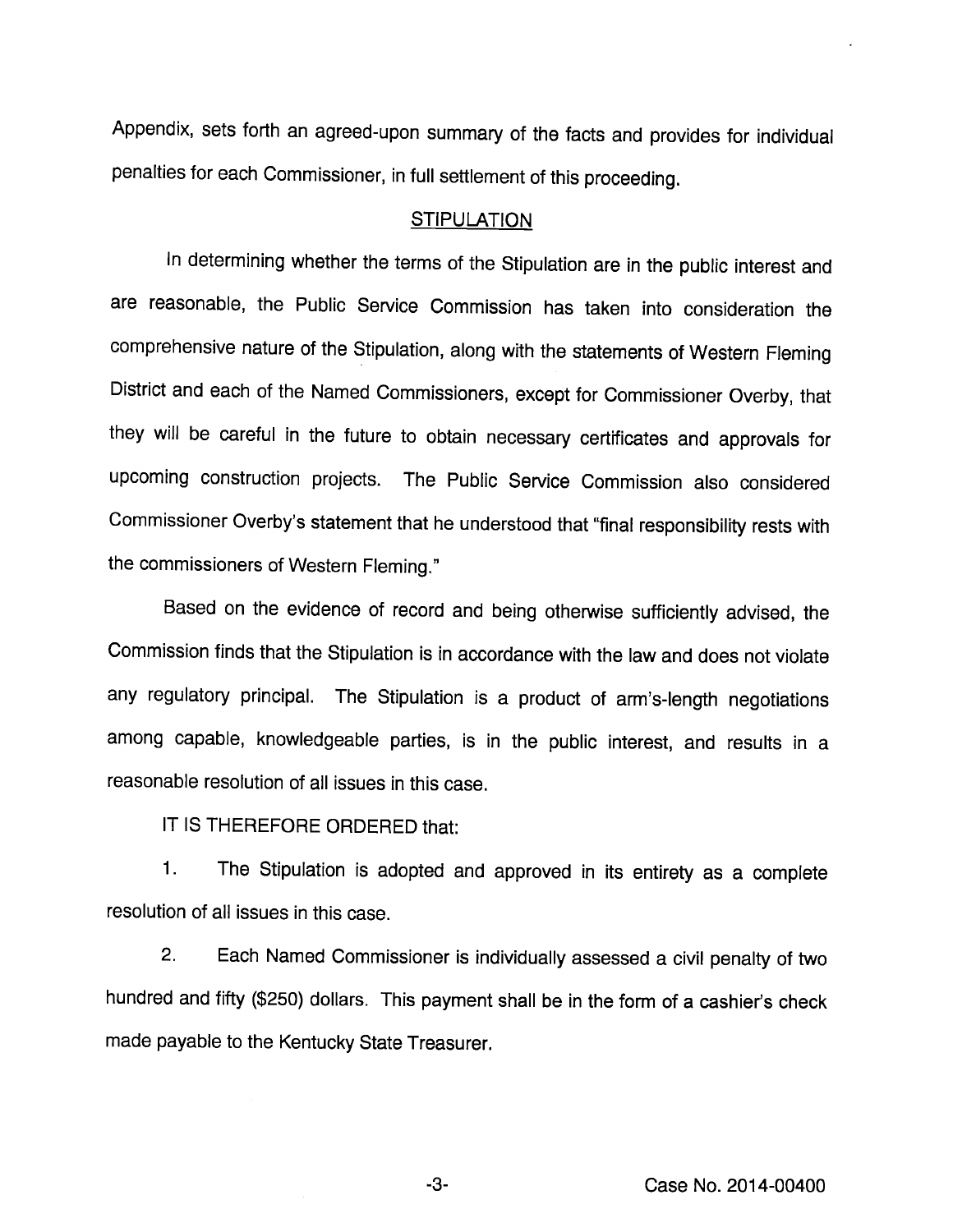3. The payment of \$250 by Vernon Barton shall be held in abeyance for the remainder of his current term as a Commissioner upon the condition that he completes a Public Service Commission-sponsored Water District Commissioner training each calendar year for the remainder of his current term as a Western Fleming District Commissioner. If the required training is completed, Mr. Barton's payment will be abated; otherwise the payment shall be due and payable within 30 days of his faiiing to complete the required training.

4. The payment of \$250 by Larry Ingram shall be held abeyance for the remainder of his current term as a Commissioner upon the condition that he completes a Public Service Commission-sponsored Water District Commissioner training each calendar year for the remainder of his current term as a Western Fleming District Commissioner. If the required training is completed, Mr. Ingram's payment will be abated; otherwise the payment shall be due and payable within 30 days of his faiiing to complete the required training.

5. The payment of \$250 by Billy Mclntyre shall be held in abeyance for the remainder of his current term as a Commissioner upon the condition that he completes a Public Service Commission-sponsored Water District Commissioner training each calendar year for the remainder of his current term as a Western Fleming District Commissioner. If the required training is completed, Mr. Mclntyre's payment will be abated; otherwise the payment shall be due and payable within 30 days of his failing to complete the required training.

6. The payment of \$250 by Anthony Overby shall be held in abeyance for the remainder of his current term as a Commissioner upon the condition that he

-4- Case No. 2014-00400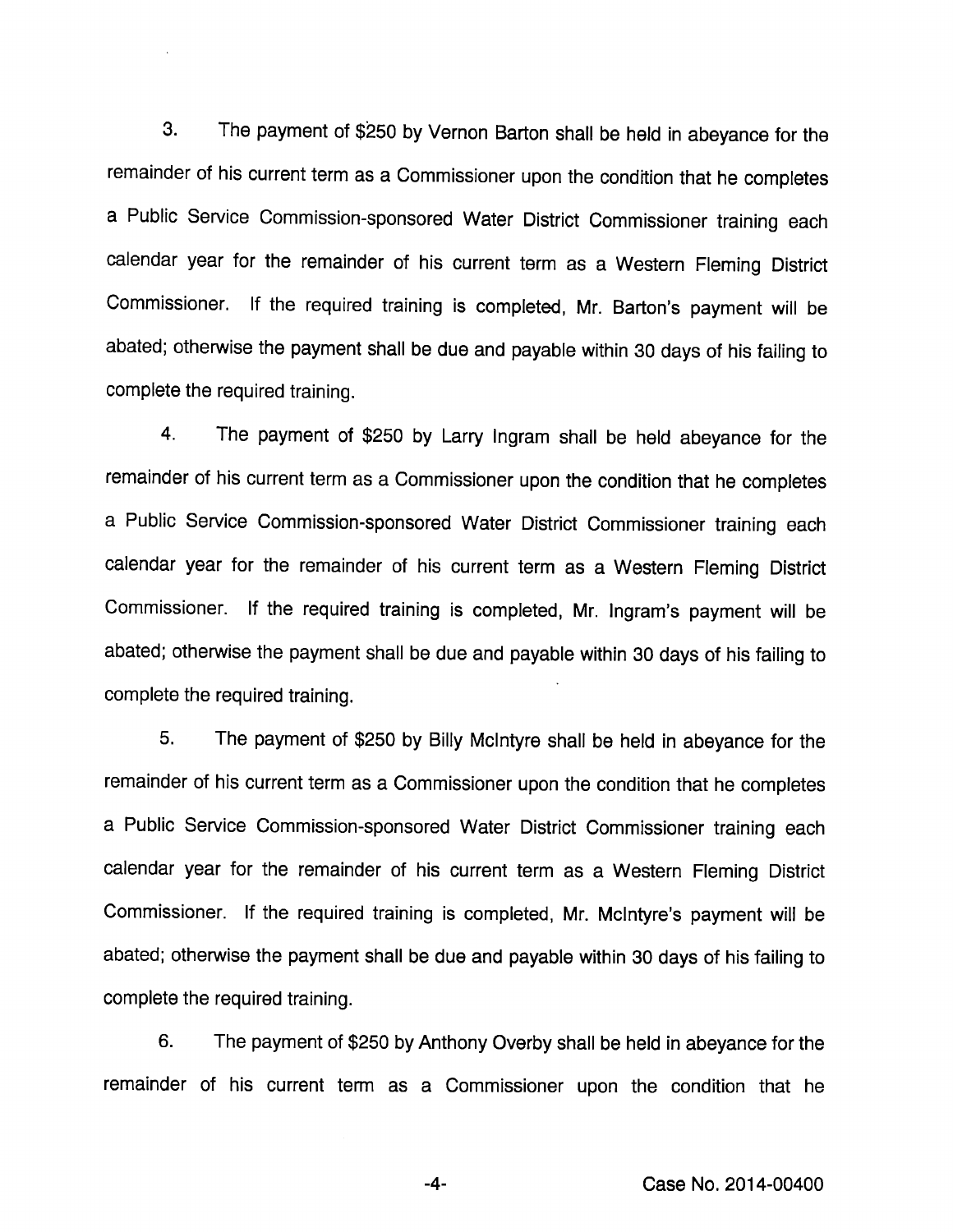completes a Public Service Commission-sponsored Water District Commissioner training each calendar year for the remainder of his current term as a Western Fleming District Commissioner. If the required training is completed, Mr. Overby's payment will be abated; otherwise the payment shall be due and payable within 30 days of his failing to complete the required training.

7. The payment of \$250 by James Huston, who is not currently serving on Western Fleming District's Board of Commissioners, shall be held in abeyance if he completes one Public Service Commission-sponsored Water District New Commissioner training within 12 months of his reappointment if he is reappointed during the 12 months after issuance of the Final Order in this case.

8. The payment of \$250 by Fred Rose, who is not currently serving on Western Fleming District's Board of Commissioners, shall be held in abeyance if he completes one Public Service Commission-sponsored Water District New Commissioner training within 12 months of his reappointment if he is reappointed during the 12 months after issuance of the Final Order in this case.

9. If a Named Commissioner currently serving on Western Fleming District's Board of Commissioners is unable to complete his current term, the terms of his agreement shall be fulfilled and his payment of \$250 shall be abated at the time of his resignation, contingent on his not being reappointed within 12 months following his resignation.

10. Upon the fulfillment of the conditions set forth above, the terms of this agreement shall be fulfilled and the suspended sentences of \$250 for the individual Named Commissioners who has completed his specific required training shall be

-5- Case No. 2014-00400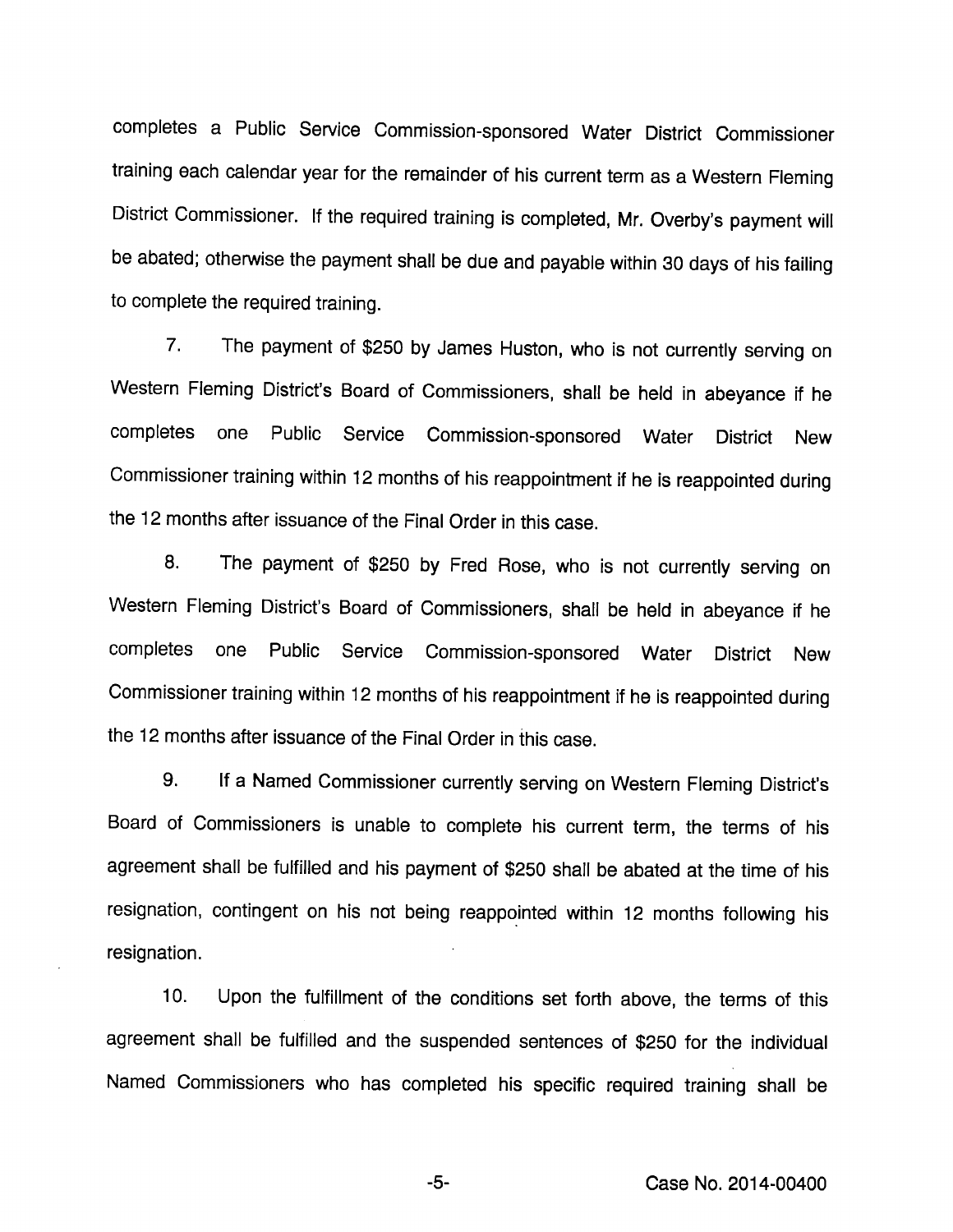absolved, and this case shall be closed and removed from the Commission's docket without further Order of the Commission.

11. The hearing in this matter, currently scheduled for March 26, 2015, is hereby cancelled.

By the Commission



ATTEST: Executive Director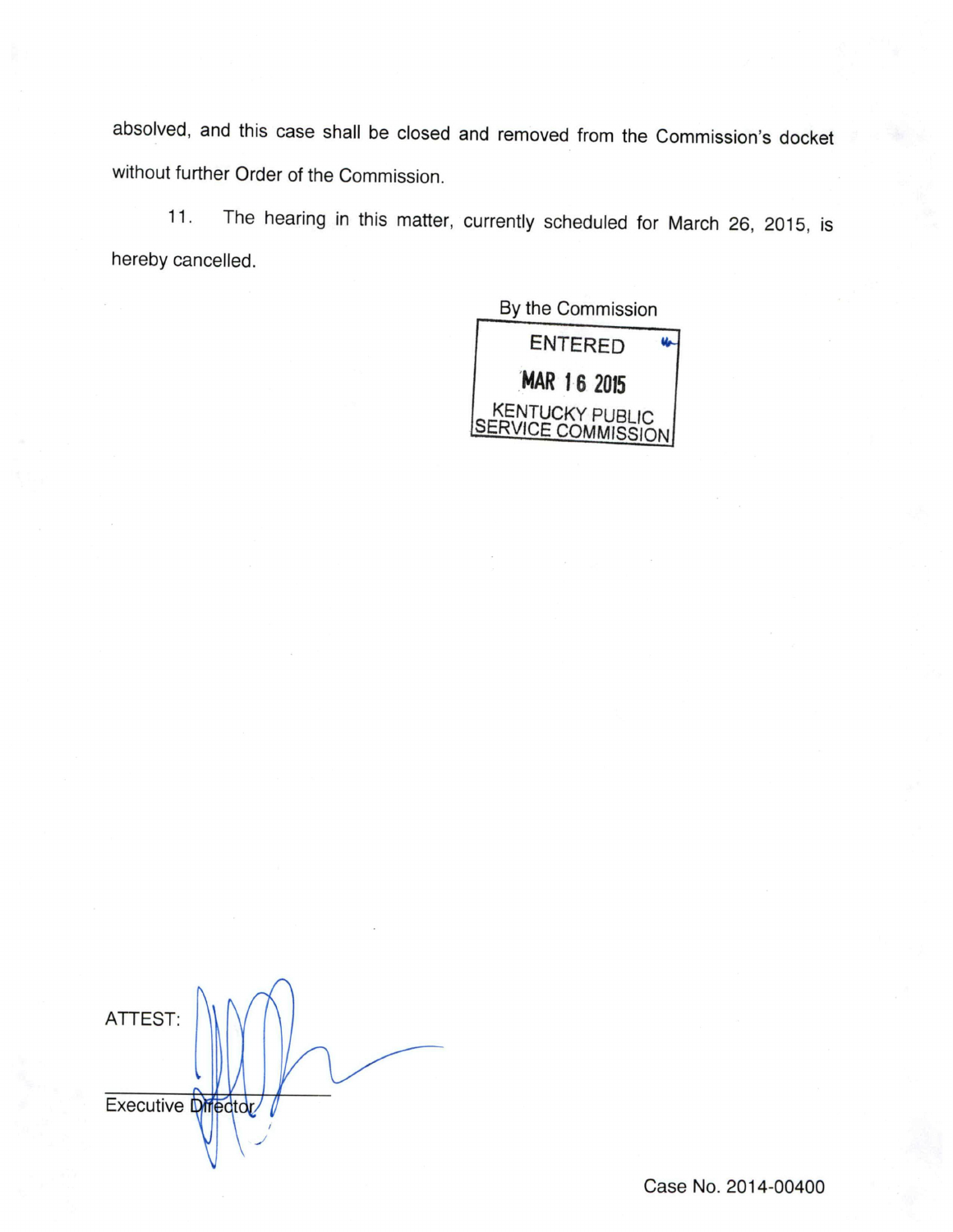# APPENDIX

# APPENDIX TO AN ORDER OF THE KENTUCKY PUBLIC SERVICE COMMISSION IN CASE NO. 2014-00400 DATED **WAR 16 2015**

 $\sim 10$ 

 $\sim 10^{11}$ 

 $\epsilon$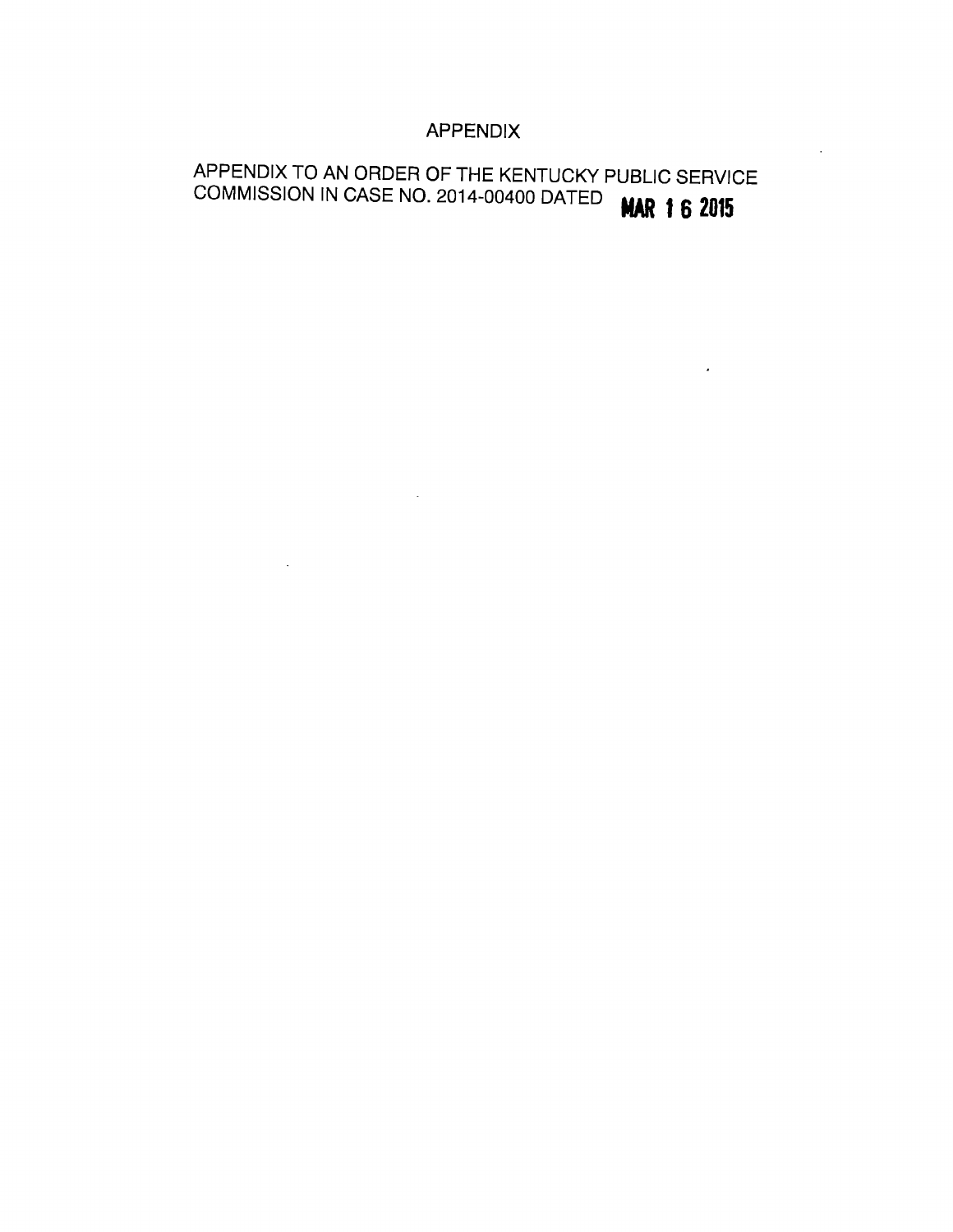Steven L Beshear **Governor** 

Leonard K. Petere **Secretary** Energy and Environment Cabinet



Commonwealth of Kentucky Public Service Commission 211 Sower Blvd. P.O. Box 615 Frankfort, Kentucky 40602-0615 Telephone: (502) 564-3940 Fax: (502) 564-3460 psc.ky.gov

March 3, 2015

David L. Armstrong Chairman

James W. Gardner Vice Chairman

Daniel E. Logsdon Jr. Commissioner

Mr, Jeff Derouen Executive Director Public Service Commission P.O. Box 615 Frankfort, KY 40602

> Re; Case No. 2014-00400 Western Fleming County Water District and Its Individual Commissioners, Vernon Barton, James Huston; Larry Ingram; Billy Mclntyre, Anthony Overby, and Fred Rose Alleged Failure to Comply with KRS 278.020(1) and KRS 278.300(1)

Dear Mr. Derouen:

Enclosed for filing is the Stipulation of Facts and Settlement Agreement entered into by Western Fleming County Water District, Vernon Barton, James Huston, Larry Ingram, Billy Mclntyre, Anthony Overby, Fred Rose and Commission Staff. Please bring this document to the Commission's attention for its review and consideration.

Sincerely,

Aaron Ann Cole Staff Attorney

**Enclosure** 

cc: Parties of Record

KentuckyUnbridledSplritcom



An Equal Opportunity Employer M/F/D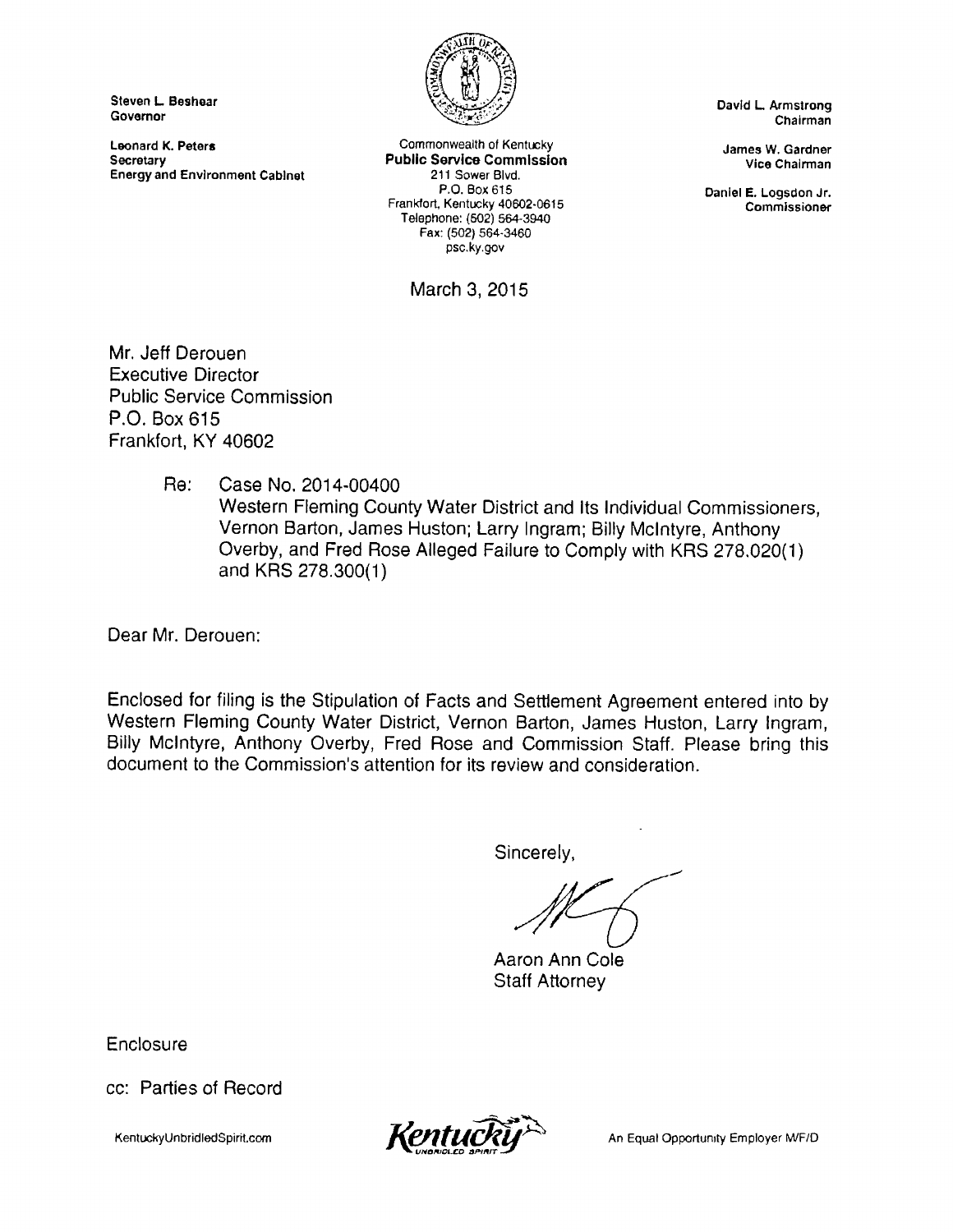# SUIT, PRICE, PRICE & RUARK, PLLC

Attorneys at Law

| Marvin W. Suit | Patrick E. Price | John C. Price | Darrell K. Ruark |
|----------------|------------------|---------------|------------------|
| .              |                  |               |                  |

207 Court Square FIcmingsburg,KY 41041 Phone (606) 849-2338 Fax (606) 845-8701

RECF<sup>®</sup>ED

MAR 12015

**PUBLIC CLAVICE** COMM. SION

Mr. Jeff Deroucn, Executive Director Kentucky Public Service Commission ATTN: ANN RAMSER 211 Sower Blvd. P.O. Box 615 Frankfort, KY 40602-0645

### RE: WESTERN FLEMING WATER DISTRICT PSC #2014-00400

Dear Ann:

February 26, 2015

Enclosed is the original Stipulation Agreement with original signatures. I will mail you the page with Anthony Overbey's original signature as soon as I receive it from him.

Thank you very much for your help with this matter.

Sincerely,

•'Tt

Patrick E. Price

PEP:tlr

Enclosures

' Tr WTC WD-Letter Raimser. Arm (Siepoletiche A#] (62-26-15)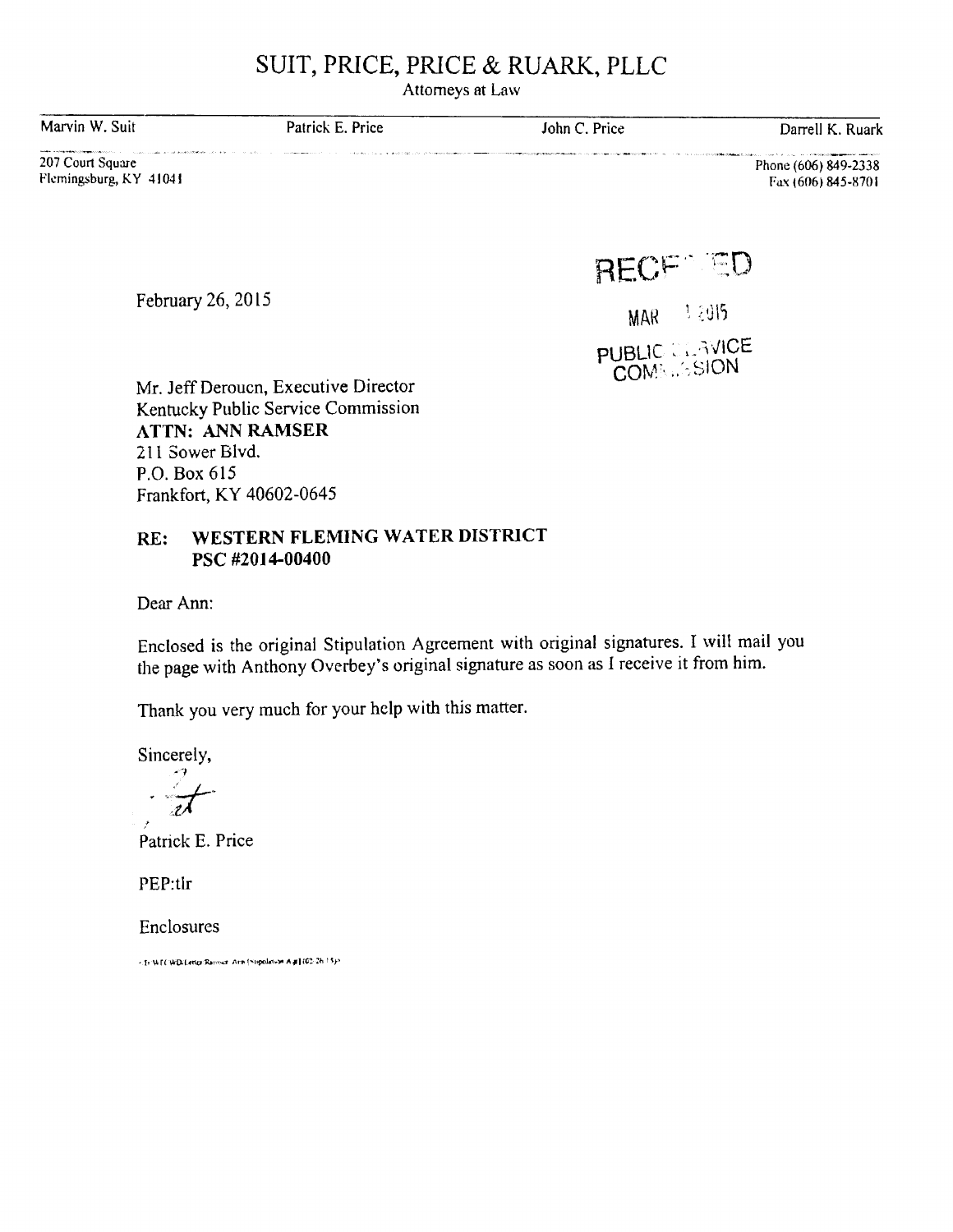### COMMONWEALTH OF KENTUCKY

 $\lambda$ 

# RECEIVED

### BEFORE THE PUBLIC SERVICE COMMISSION

 $MAR$   $2$  2015

PUBLIC SERVICE **COMMISSION** 

In the Matter of:

WESTERN FLEMING COUNTY WATER DISTRICT AND ITS INDIVIDUAL COMMISSIONERS, VERNON BARTON, JAMES HUSTON: LARRY INGRAM; BILLY MCINTYRE, ANTHONY OVERBY, AND FRED ROSE ALLEGED FAILURE TO COMPLY WITH KRS 278.020(1) ANDKRS 278.300(1)

CASE NO. 2014-00400

### STIPULATION OF FACTS AND SETTLEMENT AGREEMENT

By Order dated December 16, 2014, the Public Service Commission Initiated this proceeding to determine whether Western Fleming County Water District ("Western Fleming District"), should be subject to the penalties prescribed in KRS 278.990(1) due to Its failure to: (1) obtain a Certificate of Public Convenience and Necessity ("CPCN") prior to beginning construction of a major project at Western Fleming District's water treatment facilities; and (2) request an order from the Public Service Commission authorizing Westem Fleming District to enter into a Kentucky Infrastructure Authority ("KIA") loan to finance this project. In addition, pursuant to the December 16, 2014 Order, this proceeding is to determine whether Vernon Barton, James Huston, Larry Ingram, Billy Mclntyre, Anthony Overby, and Fred Rose (collectively, "Named Commissioners") acting in their respective individual capacities as current and former members of Westem Fleming District's Board of Commissioners, willfully aided and abetted the above violations.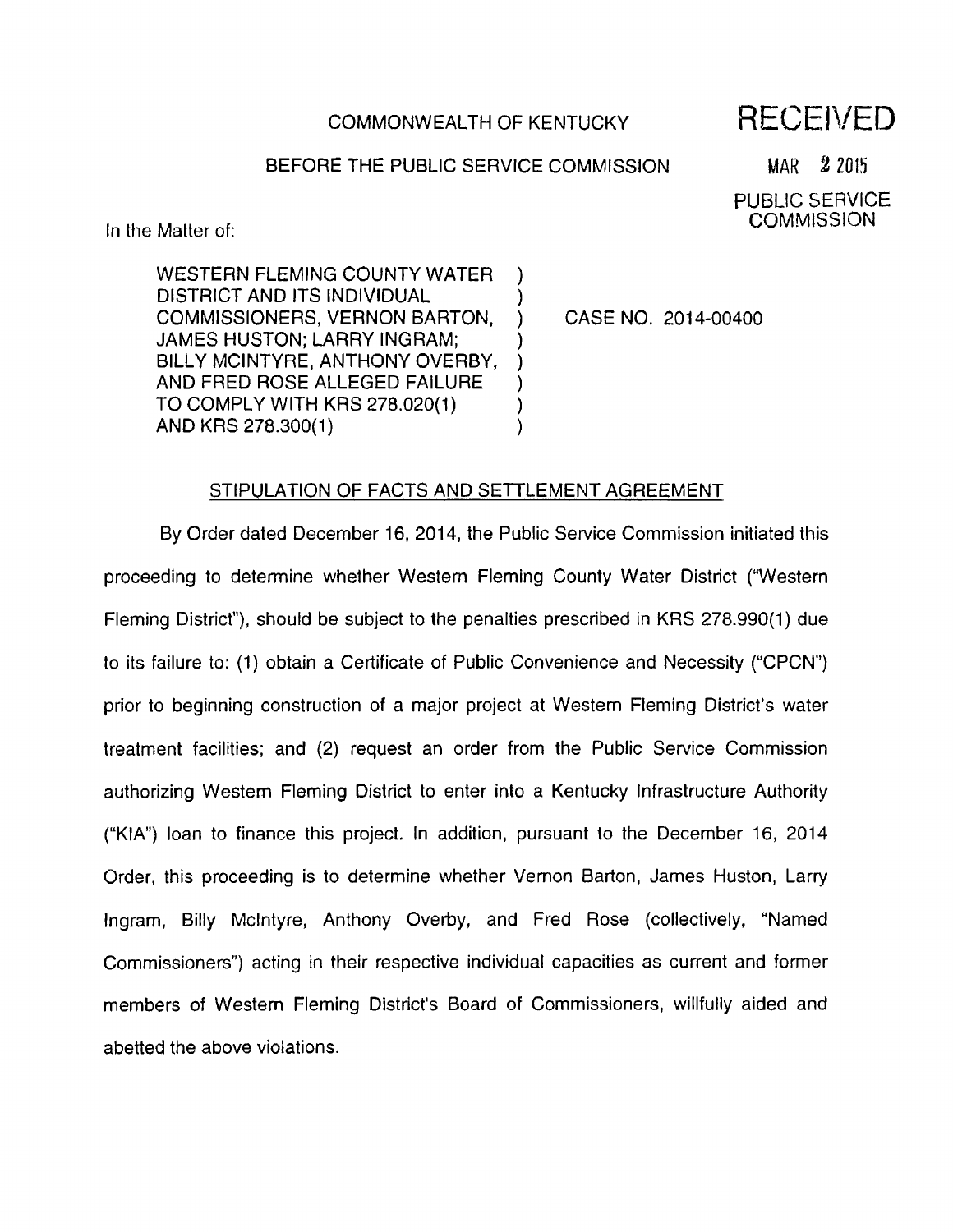The Public Service Commission's Order arose out of Commission Staff's discovery during its field review in Case No.  $2014$ -00048<sup>1</sup> that Western Fleming District completed a major construction project at its water treatment facilities that was funded with a \$2,518,000 loan for a term of 30 years from the KIA $2$  and a House Bill 380 grant of \$50,000. Western Fleming District was not able to produce any documentation that it applied to the Public Service Commission for a CPCN for the construction or that it requested an order from the Public Service Commission authorizing Western Fleming District to enter into the KIA loan.

Westem Fleming District continued to take draws on the loan up to and including 2013. The construction project was completed in phases. The Division of Water approved the plans and specification for one phase of the construction project on October 6, 2011.<sup>3</sup>

KRS 278.020(1) requires a utility to obtain from the Public Service Commission a CPCN prior to beginning the construction of any facilities that are not an ordinary extension constructed in the usual course of business. KRS 278.300(1) states that no utility shall issue any form of indebtedness unless it has been authorized to do so by an order of the Public Service Commission.

<sup>&#</sup>x27; Case No 2014-00040, Application of Westem Fleming County Water District for Rate Adjustment for Small Utilities Pursuant to 807 KAR 5:076 (filed Apr. 28, 2014).

 $^\prime$  October 1, 2009, KIA Assistance Agreement, Fund F, Project Number F08-01, Western Fleming District, Exhibit A, Project Specifics.

<sup>&</sup>lt;sup>3</sup> Letter from Greg Goode, P.E., Acting Supervisor, Engineering Section, Water Infrastructure Branch, Division of Water, to Vemon Barton, Chairman, Westem Fleming District (Oct. 6, 2011).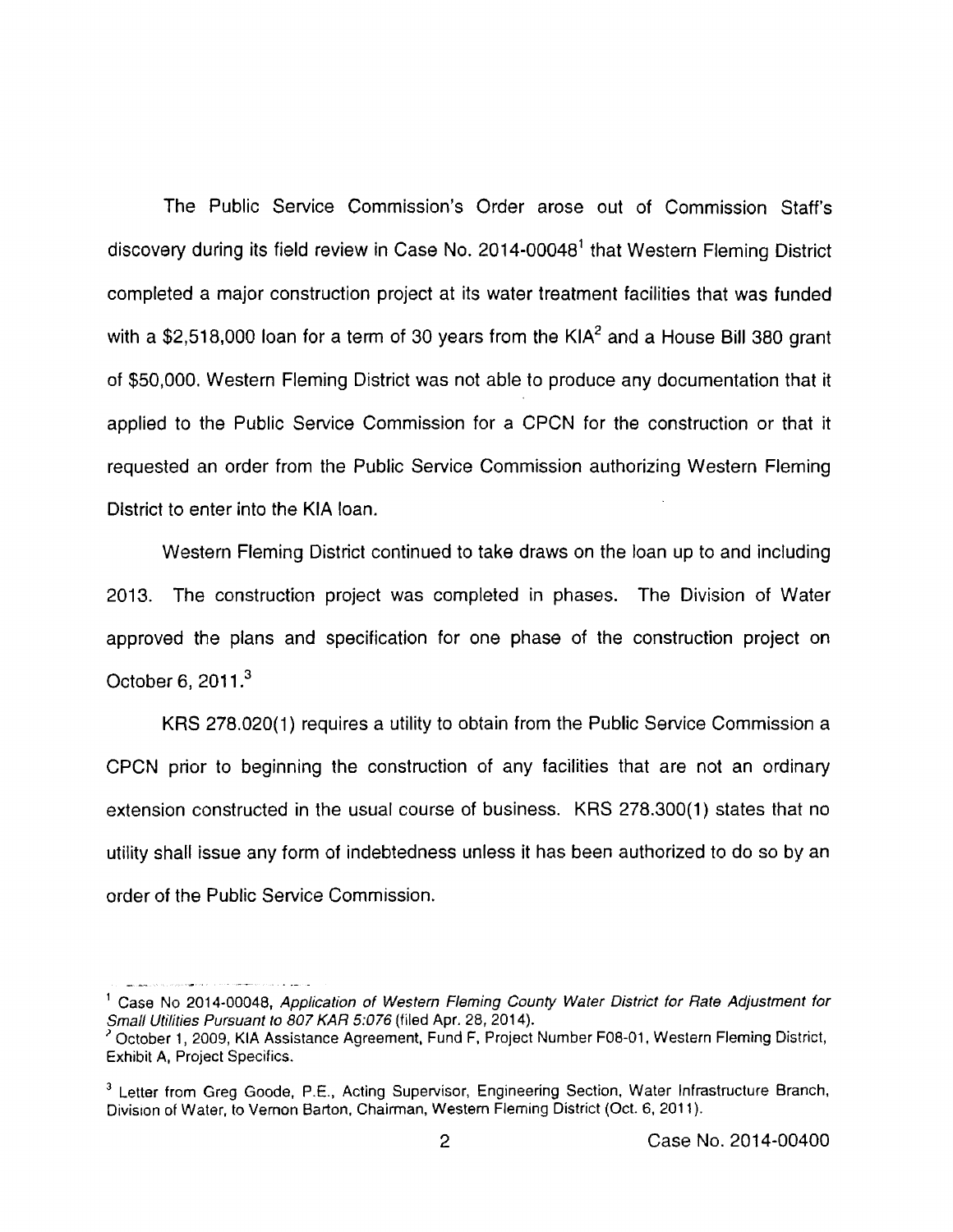On January 5, 2015, Western Fleming District requested an informal conference with Commission Staff to discuss this matter.

On January 13, 2015, Western Fleming District filed a Response to the Public Service Commission's Order. This Response contained individual responses setting forth defenses from each of the Named Commissioners in this proceeding.

At an informal conference held on January 26, 2015, Commission Staff stated that responses from each Named Commissioner had been received and reviewed, and that Commission Staff was concerned about the Named Commissioners' reliance on the Westem Fleming District's consulting engineer to obtain the necessary certificates, permits and approvals. Commission Staff emphasized that it is the responsibility of Western Fleming District's Board of Commissioners, not the consulting engineers or architects, to ensure that appropriate certificates, permits and other requisite approvals are obtained for a particular construction project.

As a result of information provided at the informal conference and negotiations between Commission Staff and Western Fleming District and the Named Commissioners during the course of that conference. Western Fleming District, the Named Commissioners and the Commission Staff submit the following Stipulation of Facts and Settlement Agreement ("Stipulation") for the Public Service Commission's consideration in rendering its decision in this proceeding:

1. Westem Fleming District and the Named Commissioners agree that Westem Fleming District did not comply with KRS 278.020(1) and KRS 278.300(1), and that its Board of Commissioners willfully aided and abetted this non-compliance, by the failure to obtain a CPCN for the major construction project at the water treatment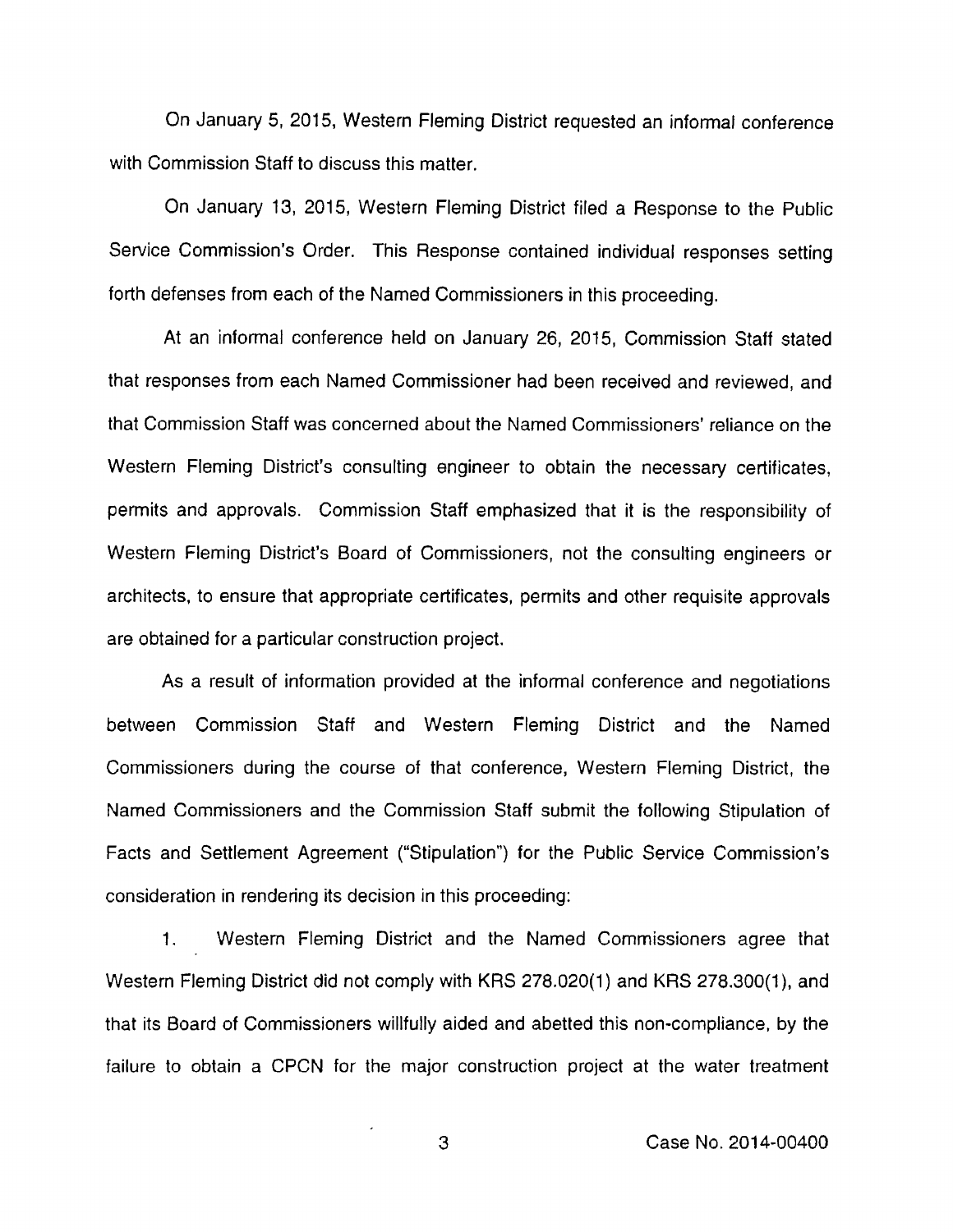facilities and by the failure to request an order from the Public Service Commission authorizing Westem Fleming District to enter into the KIA loan

2. Each Named Commissioner is individually assessed a civil penalty of two hundred and fifty (\$250) Dollars. This payment shall be in the form of a cashier's check made payable to the Kentucky State Treasurer.

3. Neither the payment of \$250.00, nor any agreement contained in.this Stipulation, shall be construed as an admission by the Named Commissioners of any liability in any legal proceeding or lawsuit arising out of the facts set forth in the December 16, 2014 Order, nor shall the Public Service Commission's acceptance of this Stipulation be construed as a finding of a willful violation of any statute or Public Service Commission regulation.

4. The payment of \$250.00 by Vemon Barton shall be held in abeyance for the remainder of his current term as a Commissioner upon the condition that he completes a Public Service Commission-sponsored Water District Commissioner training each calendar year for the remainder of his current term. If the required training is completed, Mr. Barton's payment will be discharged: otherwise the payment shall be due and payable within 30 days of failing to complete the required training.

5. The payment of \$250.00 by Larry Ingram shall be held in abeyance if he completes a Public Service Commission-sponsored Water District Commissioner training each calendar year for the remainder of his current term as a Westem Fleming District Commissioner. If the required training is completed, Mr. Ingram's payment will be discharged; otherwise the payment shall be due and payable within 30 days of failing to complete the required training.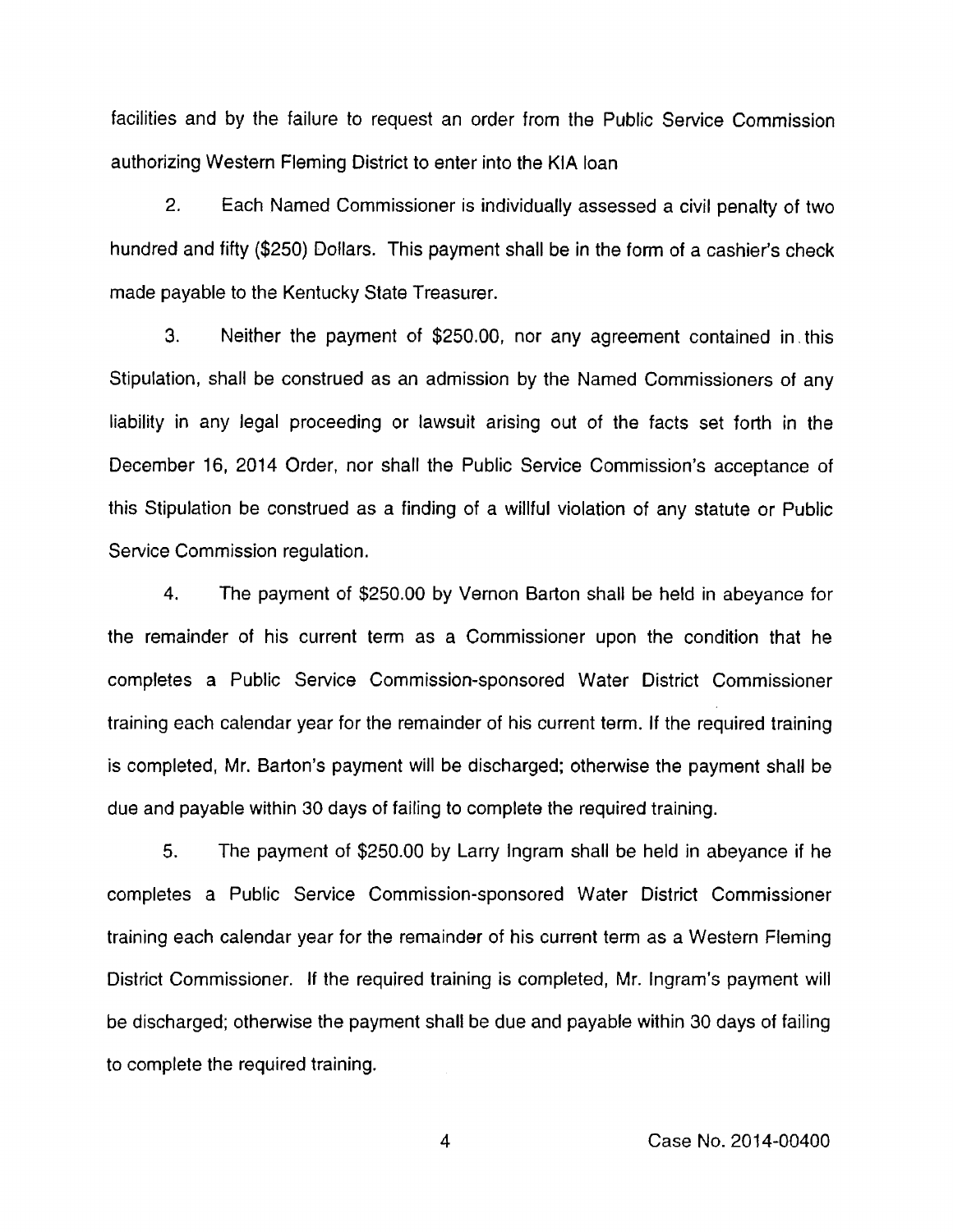6. The payment of \$250.00 by Bill Mclntyre shall be held in abeyance if he completes a Public Service Commission-sponsored Water District Commissioner training each calendar year for the remainder of his current term as a Western Fleming District Commissioner. If the required training is completed, Mr. Mcintyre's payment will be discharged; otherwise the payment shall be due and payable within 30 days of failing to complete the required training.

7. The payment of \$250.00 by Anthony Overby shall be held in abeyance if he completes a Public Service Commission-sponsored Water District Commissioner training each calendar year for the remainder of his current term as a Western Fleming District Commissioner. If the required training is completed, Mr. Overby's payment will be discharged; otherwise the payment shall be due and payable within 30 days of failing to complete the required training.

8. The payment of \$250.00 by James Huston, who is not currently serving on Western Fleming District's Board of Commissioners, shall be held in abeyance if he completes one Public Service Commission-sponsored Water District New Commissioner training within twelve months of his reappointment if he is reappointed during the twelve months after issuance of a final order in this case.

9. The payment of \$250.00 by Fred Rose, who is not currently serving on Western Fleming District's Board of Commissioners, shall be held in abeyance if he completes one Public Service Commission-sponsored Water District New Commissioner training within twelve months of his reappointment if he is reappointed during the twelve months after issuance of a final order in this case.

Case No. 2014-00400

5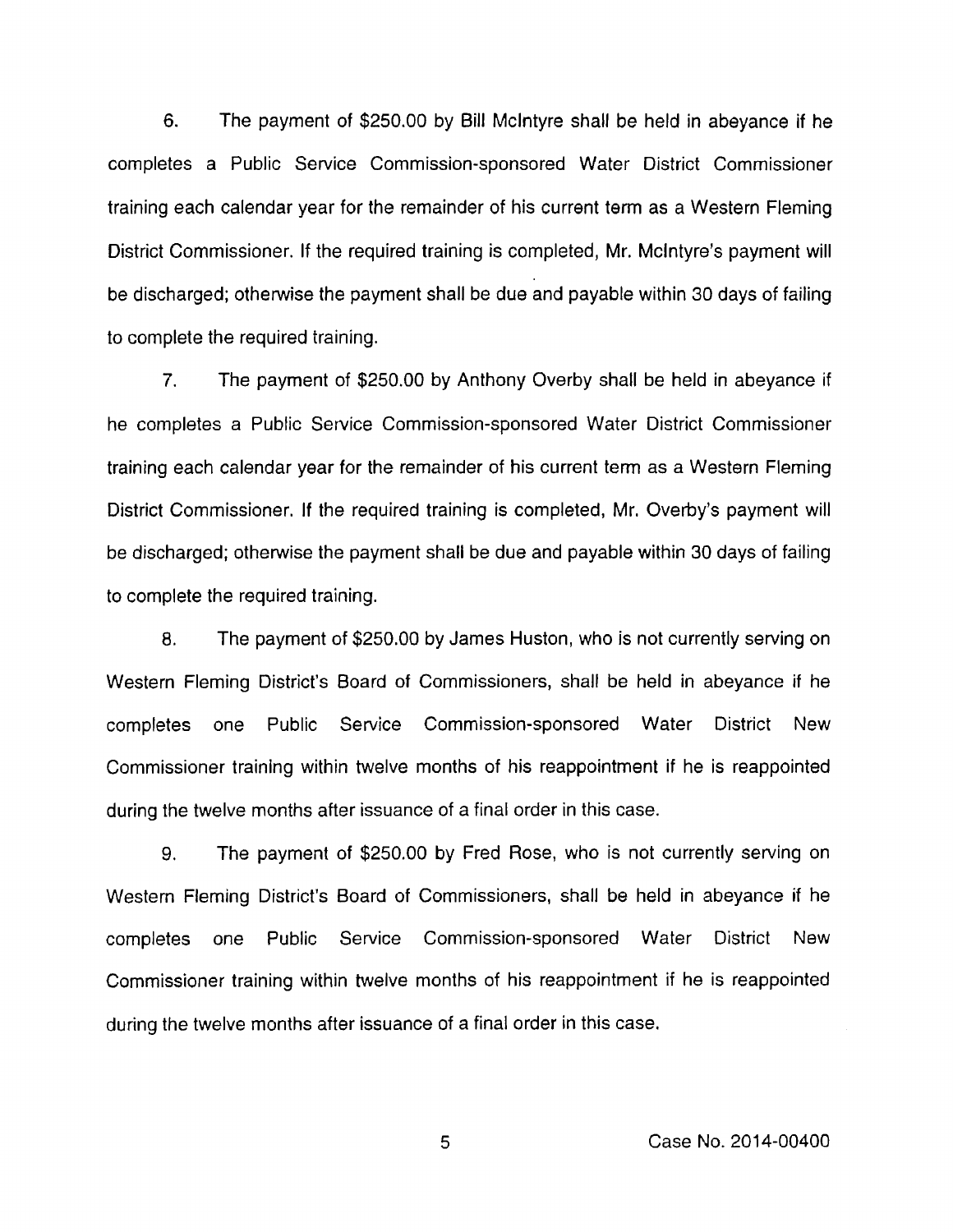10. If a Named Commissioner currently serving on Western Fleming District's Board of Commissioners is unable to complete his current term, the terms of his agreement shall be fulfilled and his payment of \$250.00 shall be abated at the time of his resignation, contingent on his not being reappointed within twelve months following his resignation.

11. In the event that the Public Service Commission does not accept this Stipulation in its entirety, Western Fleming District and the Named Commissioners reserve the right to withdraw therefrom and require that a hearing be held on any and all issues herein, and that none of the provisions contained herein shall be binding upon the parties hereto, used as an admission by Westem Fleming District or the Named Commissioners of any liability in any legal proceeding or lawsuit arising out of the facts set forth in the December 16, 2014 Order, or otherwise used as an admission by either party.

12. This Stipulation is for use in Public Service Commission Case No. 2014- 00400, None of the provisions in this Stipulation establishes any precedent for any other case and neither Westem Fleming District, the Named Commissioners nor Commission Staff shall be bound by any part of this Stipulation in any other proceeding, except that this Stipulation may be used in any proceeding by the Public Service Commission to enforce the terms of this Stipulation.

13. Upon the fulfillment by each individual Named Commissioner of his respective condition set forth above, the terms of this agreement shall be fulfilled and the abated payments of \$250.00 by each individual Named Commissioner who has completed his specific required training shall be absolved.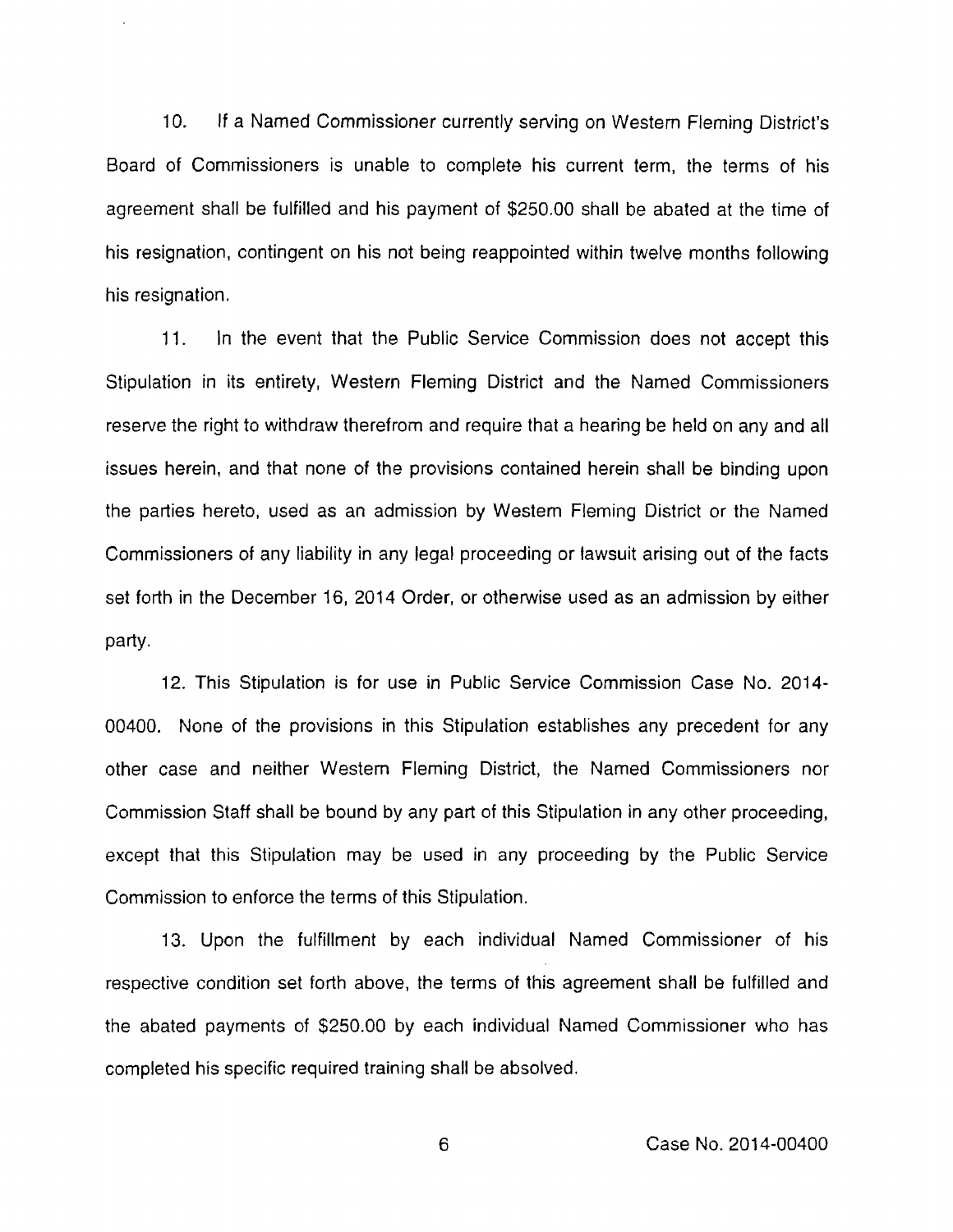14. Western Fleming District, the Named Commissioners and Commission Staff agree that the foregoing Stipulation is reasonable, is in the public interest, and should be adopted in its entirety by the Public Service Commission. If so adopted by the Public Service Commission, Westem Fleming District and the Named Commissioners agree to waive their right to a hearing and will not file any petition for rehearing or seek judicial appeal.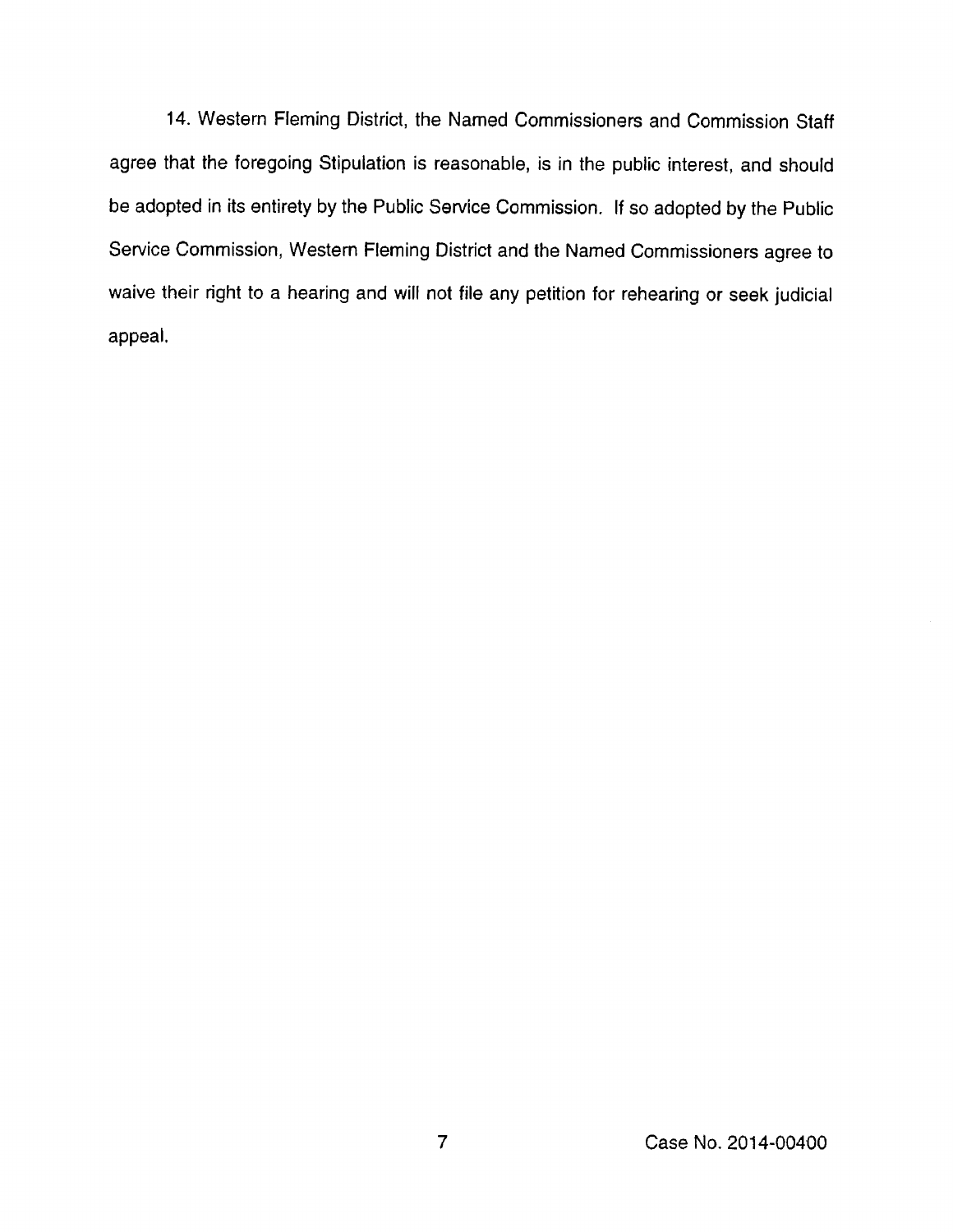| <b>Western Fleming County Water District</b> |  |  |  |  |
|----------------------------------------------|--|--|--|--|
| By Cemm Barto                                |  |  |  |  |
| Title d'aimen                                |  |  |  |  |
| Date $2/25/15$                               |  |  |  |  |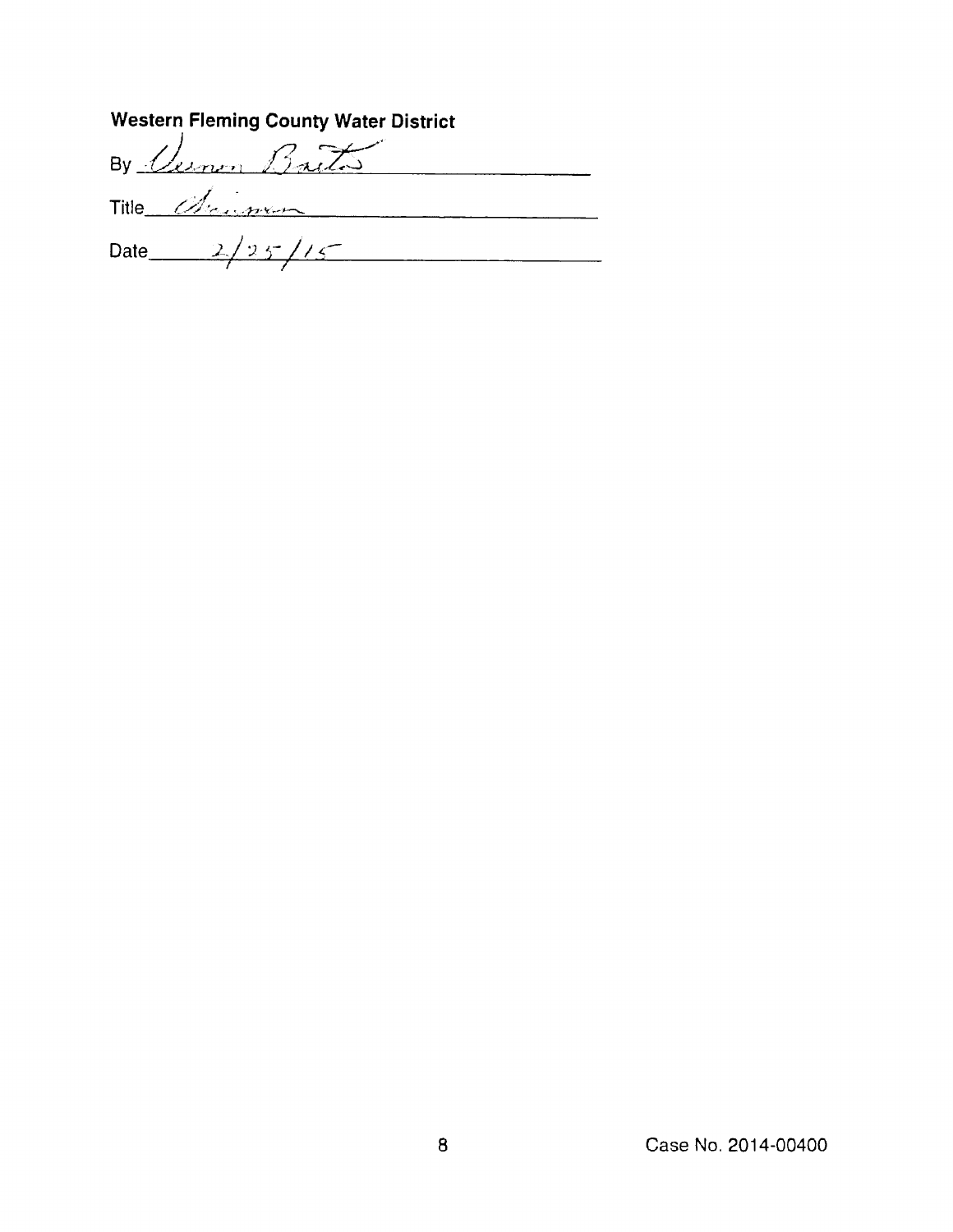| Vernon Barton                              |  |  |  |
|--------------------------------------------|--|--|--|
| German Baiter<br>By                        |  |  |  |
| Chrisman<br>Title $\overline{\phantom{a}}$ |  |  |  |
| 2/25/15<br>Date                            |  |  |  |
|                                            |  |  |  |

 $\label{eq:2.1} \frac{1}{\sqrt{2}}\int_{\mathbb{R}^3}\frac{1}{\sqrt{2}}\left(\frac{1}{\sqrt{2}}\int_{\mathbb{R}^3}\frac{1}{\sqrt{2}}\left(\frac{1}{\sqrt{2}}\int_{\mathbb{R}^3}\frac{1}{\sqrt{2}}\right)\frac{1}{\sqrt{2}}\right)\frac{1}{\sqrt{2}}\,d\mu$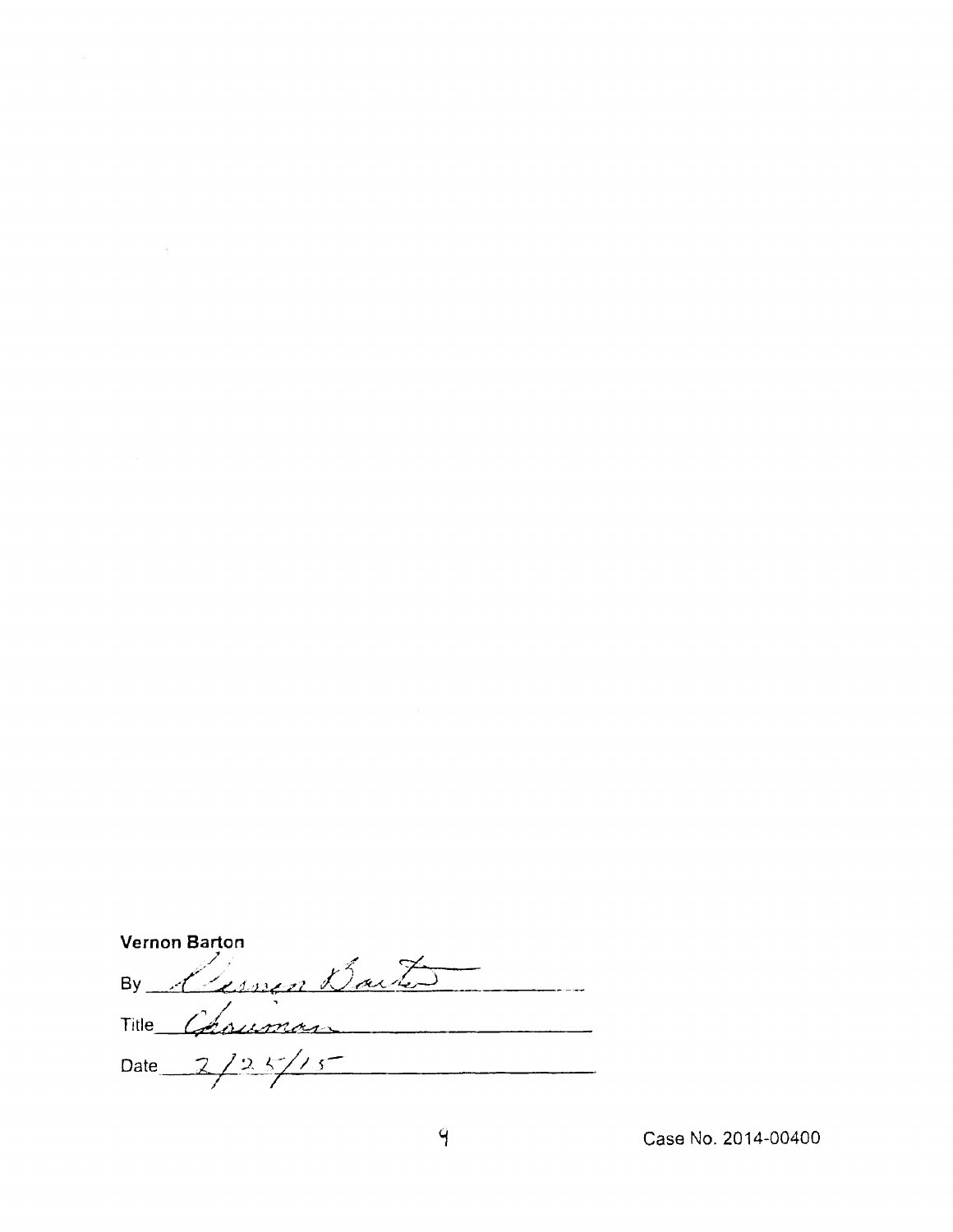$\label{eq:2} \frac{1}{\sqrt{2\pi}}\frac{1}{\sqrt{2\pi}}\frac{1}{\sqrt{2\pi}}\frac{1}{\sqrt{2\pi}}\frac{1}{\sqrt{2\pi}}\frac{1}{\sqrt{2\pi}}\frac{1}{\sqrt{2\pi}}\frac{1}{\sqrt{2\pi}}\frac{1}{\sqrt{2\pi}}\frac{1}{\sqrt{2\pi}}\frac{1}{\sqrt{2\pi}}\frac{1}{\sqrt{2\pi}}\frac{1}{\sqrt{2\pi}}\frac{1}{\sqrt{2\pi}}\frac{1}{\sqrt{2\pi}}\frac{1}{\sqrt{2\pi}}\frac{1}{\sqrt{2\pi}}\frac{1}{\sqrt{2$ 

 $\bullet$ 

 $\sim 10^{11}$ 

| <b>James Huston</b> |  |
|---------------------|--|
| By June Buston      |  |
| Title Treasurer     |  |
| Date $2 - 25 - 15$  |  |

 $\sim 10^7$ 

 $\sim 10^{-11}$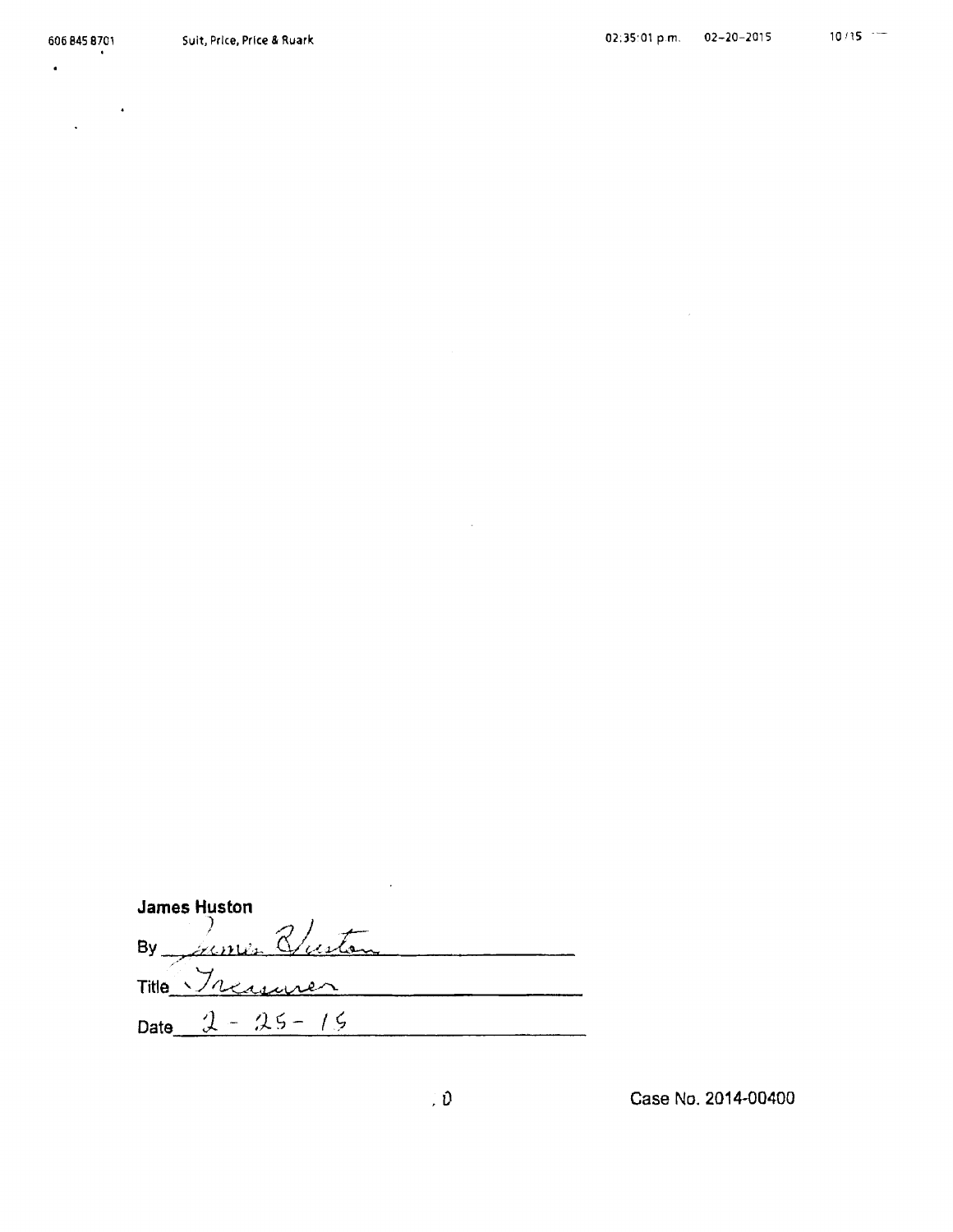Larry Ingram  $B\gamma$ Allu Zr. Thing to Withe Dist. <u>hlestis</u> Title  $\ddot{\phantom{a}}$ commissionel February 2015 Date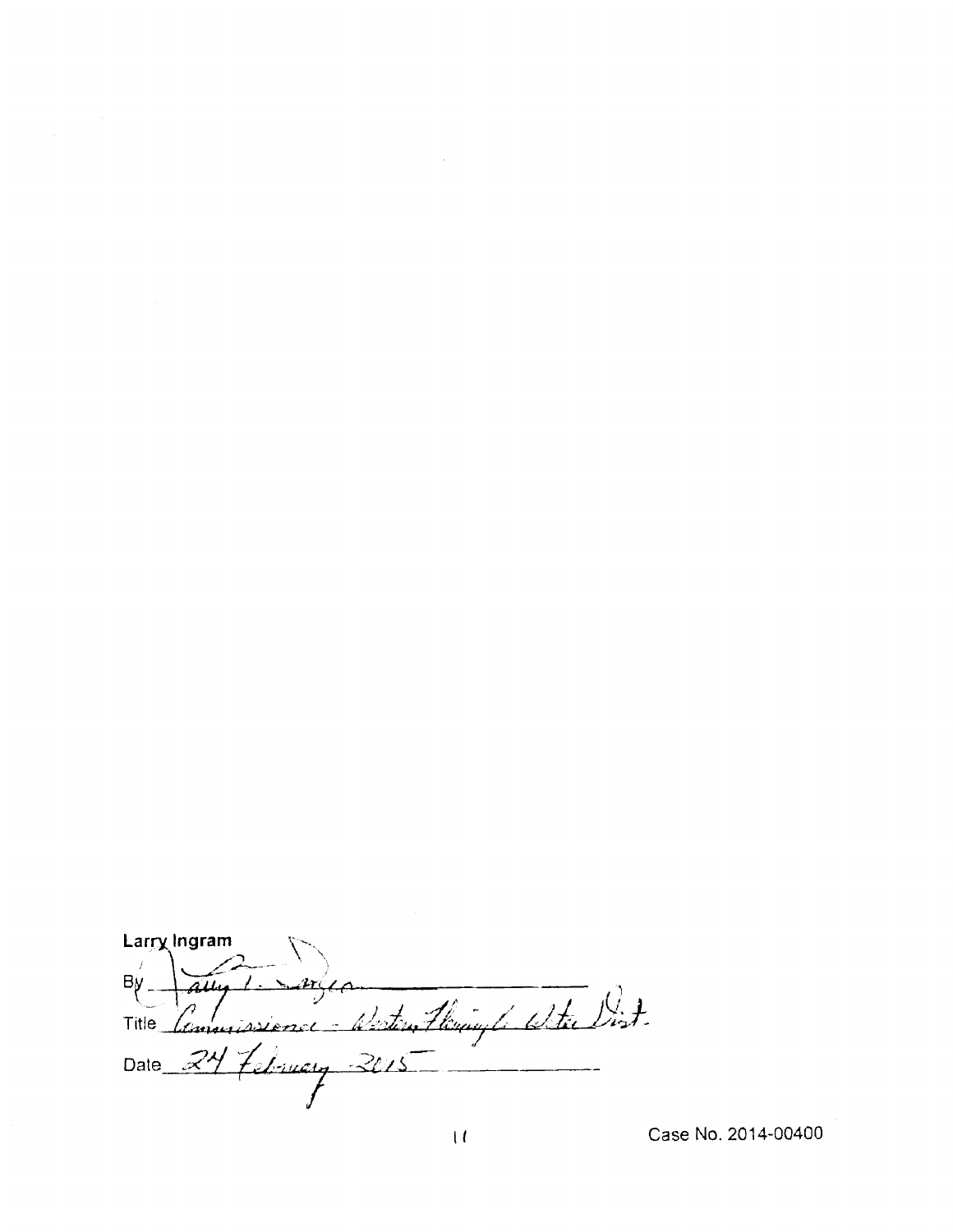606 845 8701

 $\label{eq:2} \frac{1}{\sqrt{2\pi}}\int_{0}^{\infty} \frac{d\mu}{\sqrt{2\pi}}\,d\mu\,d\mu\,.$ 

 $\ddot{\phantom{0}}$  $\bullet$ 

**Billy McIntyre**  $By$ missima **Title** イショッカ Date

Case No. 2014-00400

 $12$ 

 $\bullet$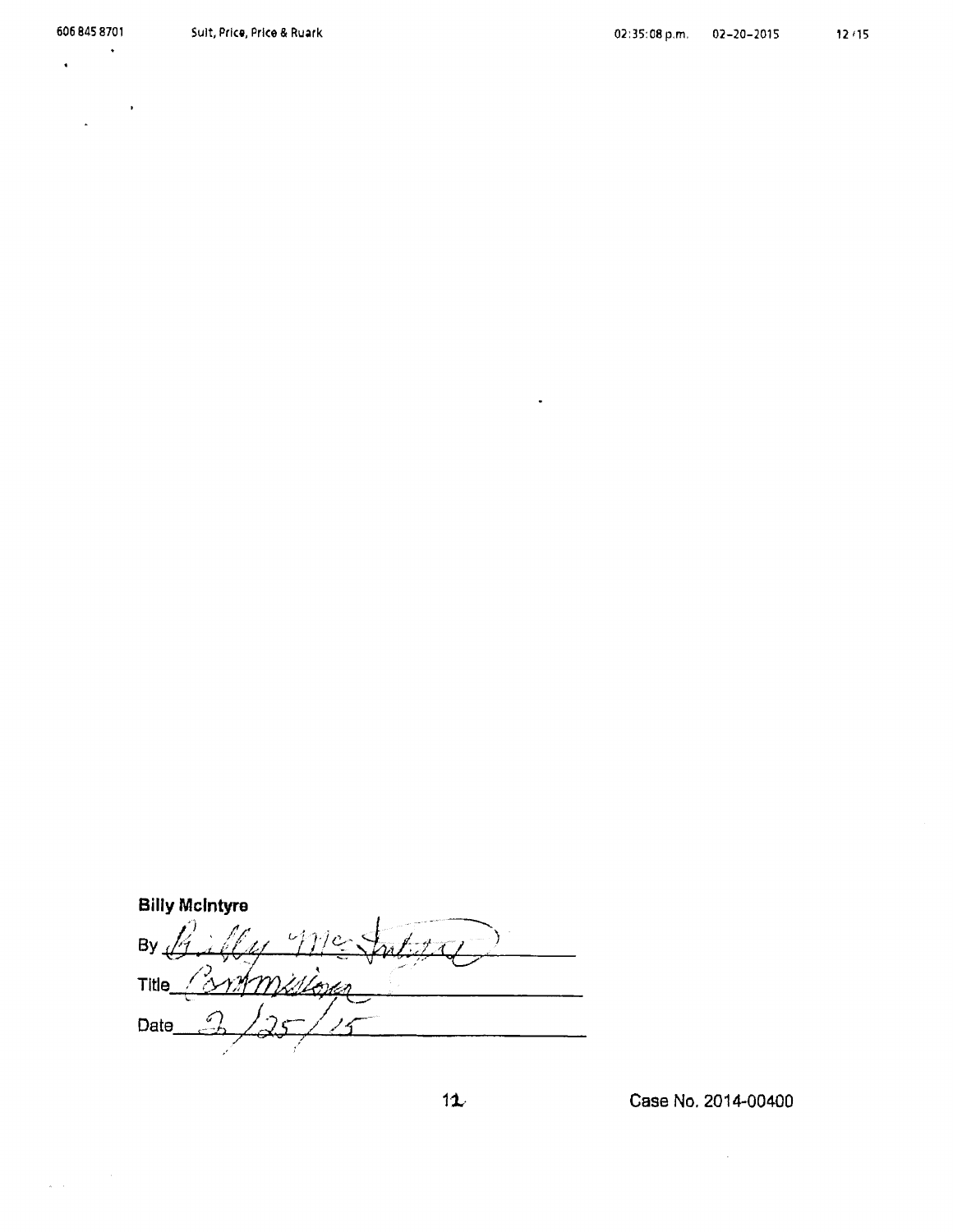| Anthony Overby<br>By All Curley |                                              |  |  |
|---------------------------------|----------------------------------------------|--|--|
|                                 |                                              |  |  |
|                                 | THE Western Flemenco. Woter Co. Commissioner |  |  |
| Date $2 - 23 - 15$              |                                              |  |  |

and the same security of the same security in the contract of the same security of the same security of the same

 $\omega$  . The  $\omega$ 

 $\hat{\textbf{v}}$ 

 $\hat{\boldsymbol{\beta}}$ 

المتحصر والمستعادة

 $\sim$   $\sim$ ومستد

بالأستهد

Case No. 2014-00400

 $\mathbf{H}^{\mathrm{max}}$ 

 $13$ 

 $\varphi$  .  $\varphi$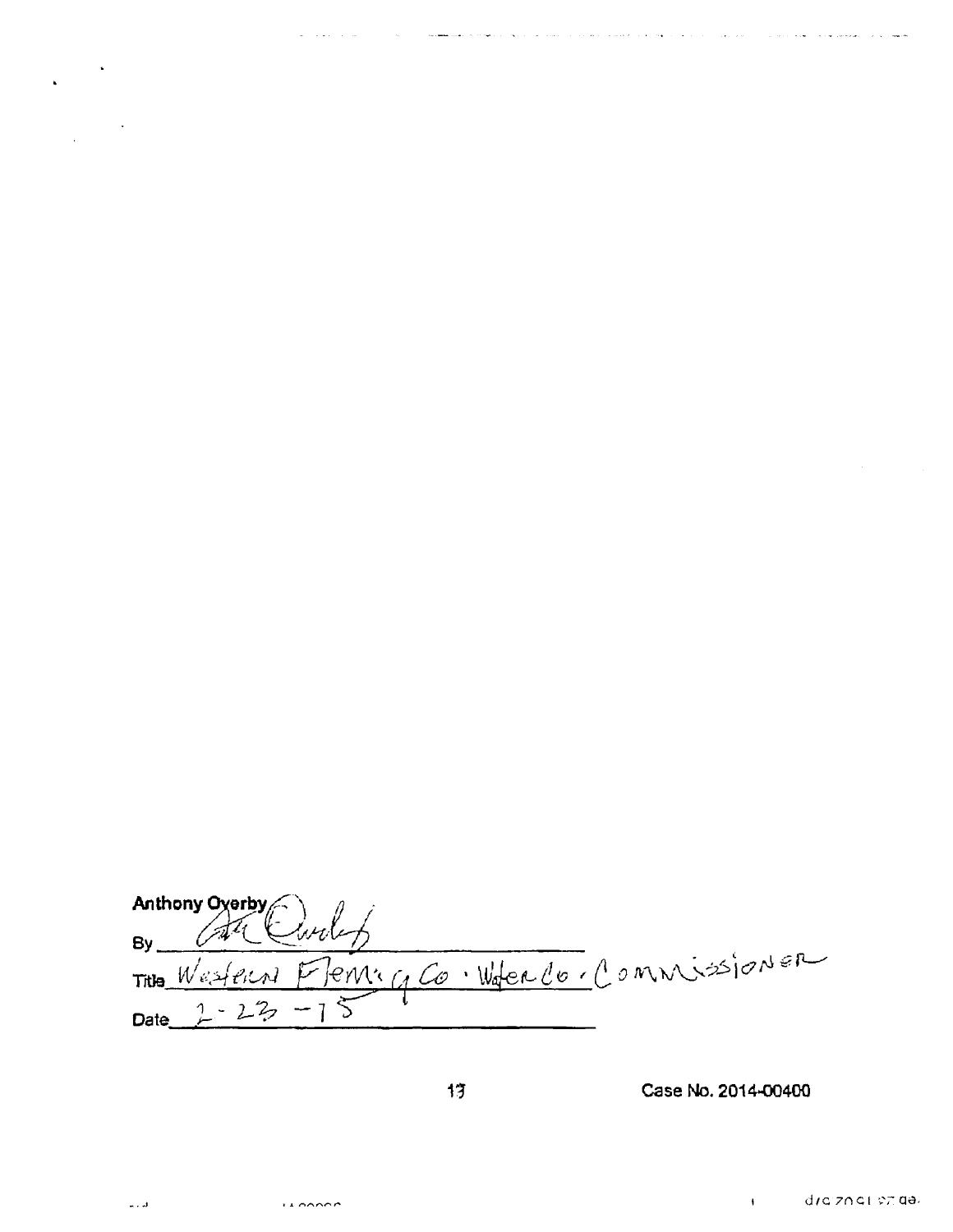| <b>Fred Rose</b> |                                                 |  |  |  |
|------------------|-------------------------------------------------|--|--|--|
|                  | By $\lim \frac{1}{\pi}$ is $\lim \frac{1}{\pi}$ |  |  |  |
|                  | Title $f$ <i>P</i> $P$                          |  |  |  |
|                  | Date $2/24/15$                                  |  |  |  |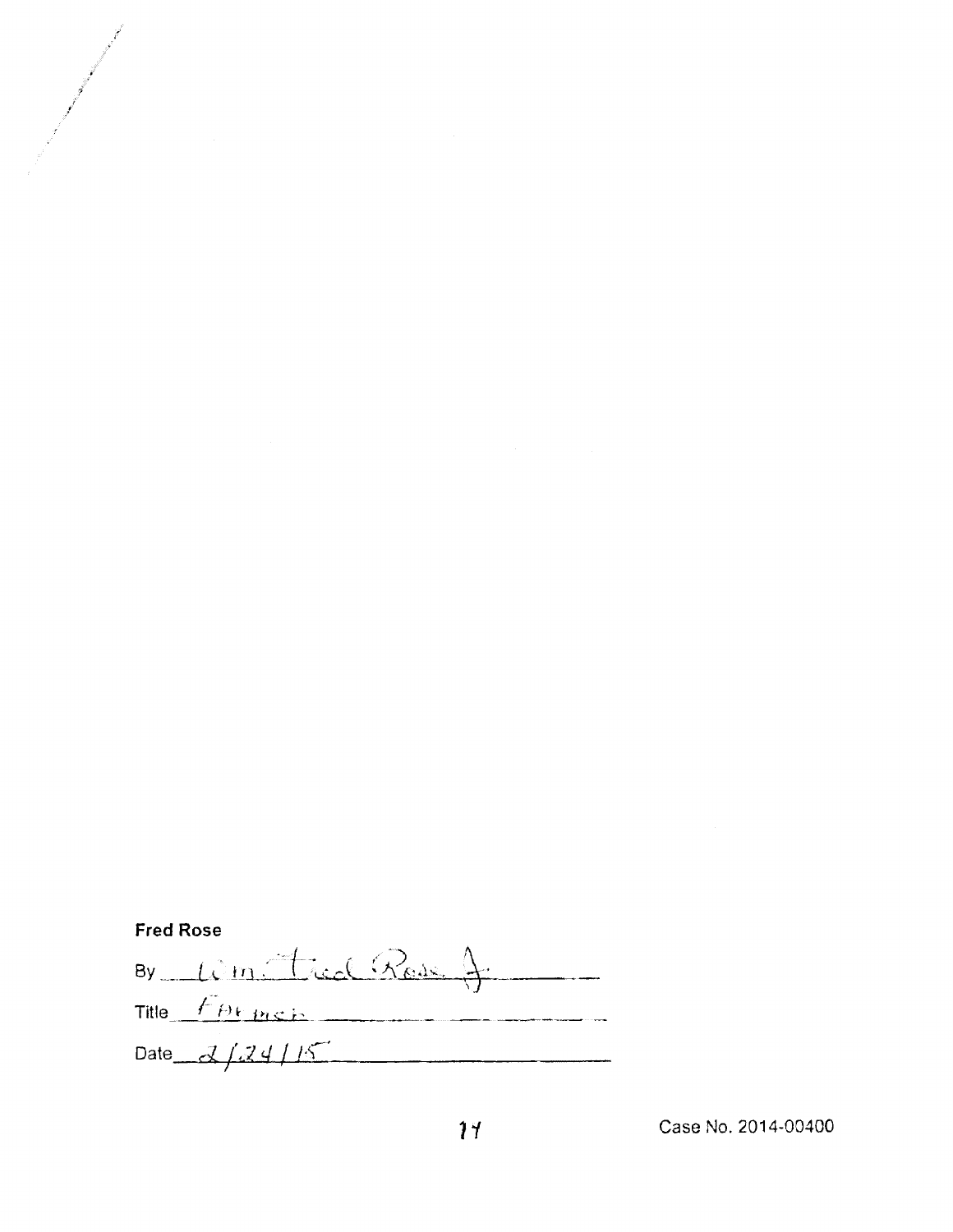Staff of the Kentucky Public Service Commission

 $By 122$ Title<sub>5</sub> <u>Homer</u>  $\overline{t}$ يمله Date  $3-3-2015$